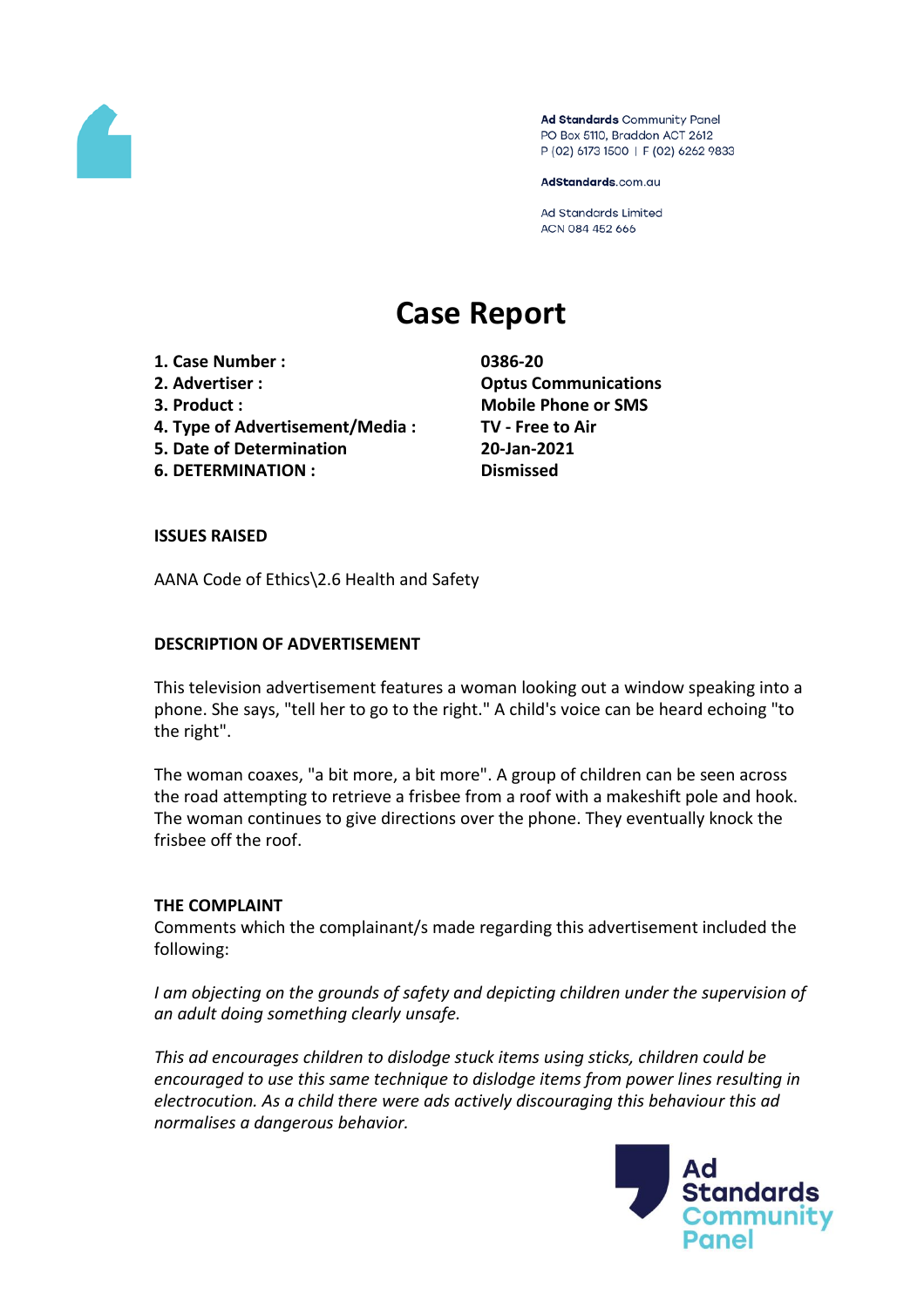

#### **THE ADVERTISER'S RESPONSE**

Comments which the advertiser made in response to the complainant/s regarding this advertisement include the following:

*Firstly, thank you for the opportunity to formally respond to the complaints. Singtel Optus Pty Ltd (Optus) is committed to best practice in its advertising and appreciates all consumer feedback.*

### *THE COMPLAINTS*

*The two complaints received by Ad Standards allege that the TV Ad portrays children acting in an unsafe manner (section 2.6 of the Australian Association of National Advertisers Code of*

*Ethics (Code)).*

*The Complaints specifically reference the following issues:*

*• Children retrieving a frisbee near to power lines, particularly as there have been various campaigns by electricity providers, including to 'look up and live'; and • Children retrieving a frisbee using a very long stick/rod with various items conjoined.*

#### *OPTUS RESPONSE*

*The TV ad switches between a caregiver and a group of children trying to work together to retrieve a frisbee off a roof of a block of townhouses. The caregiver is situated in the third floor of a block of apartments diagonally opposite from the group of children who are standing on the ground across the road next to the townhouse. The frisbee is in the guttering of the townhouse, which is 1.5 storeys. The caregiver and children are communicating via phone. One of the children is retrieving the frisbee with an extendable broom.*

*The complaints referenced a "very long stick/rod with various items conjoined" and "children taping together sticks and brooms". The apparatus being used by the children is in fact a long extendable broom (being the type used for washing windows) with a plastic coat hanger and piece of plastic hot wheels track attached to the end by gaffer tape as a double sided 'hook' to*

*help remove the frisbee (ie, with the coat hanger on one side and the hot wheels track on the other). This can be more clearly seen in the image below:*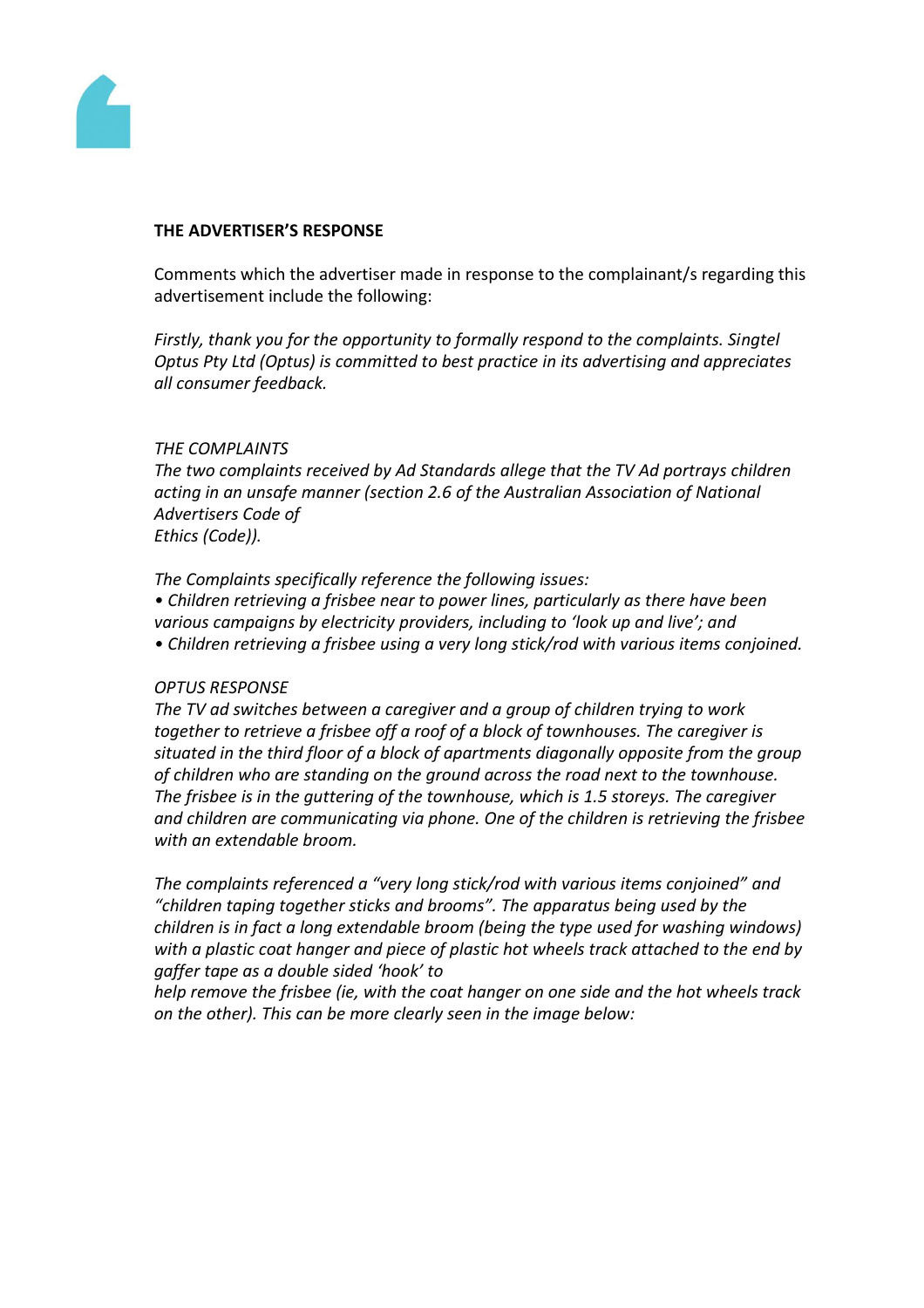



*The shot in the TV ad showing the powerlines and children is taken from the perspective of the caregiver as follows:*



*This shot is onscreen for 2 seconds. While at a glance it may appear the power lines are close to the children, they are in fact quite far away and do not pose any danger. It is the perspective of the shot (taken from the top of a three-story building) across the road from the children that makes it appear closer than they are.*

*To demonstrate this we have supplied two street side images from the location of the shoot that clearly show the distance of the power lines from the apartment block roof as follows:*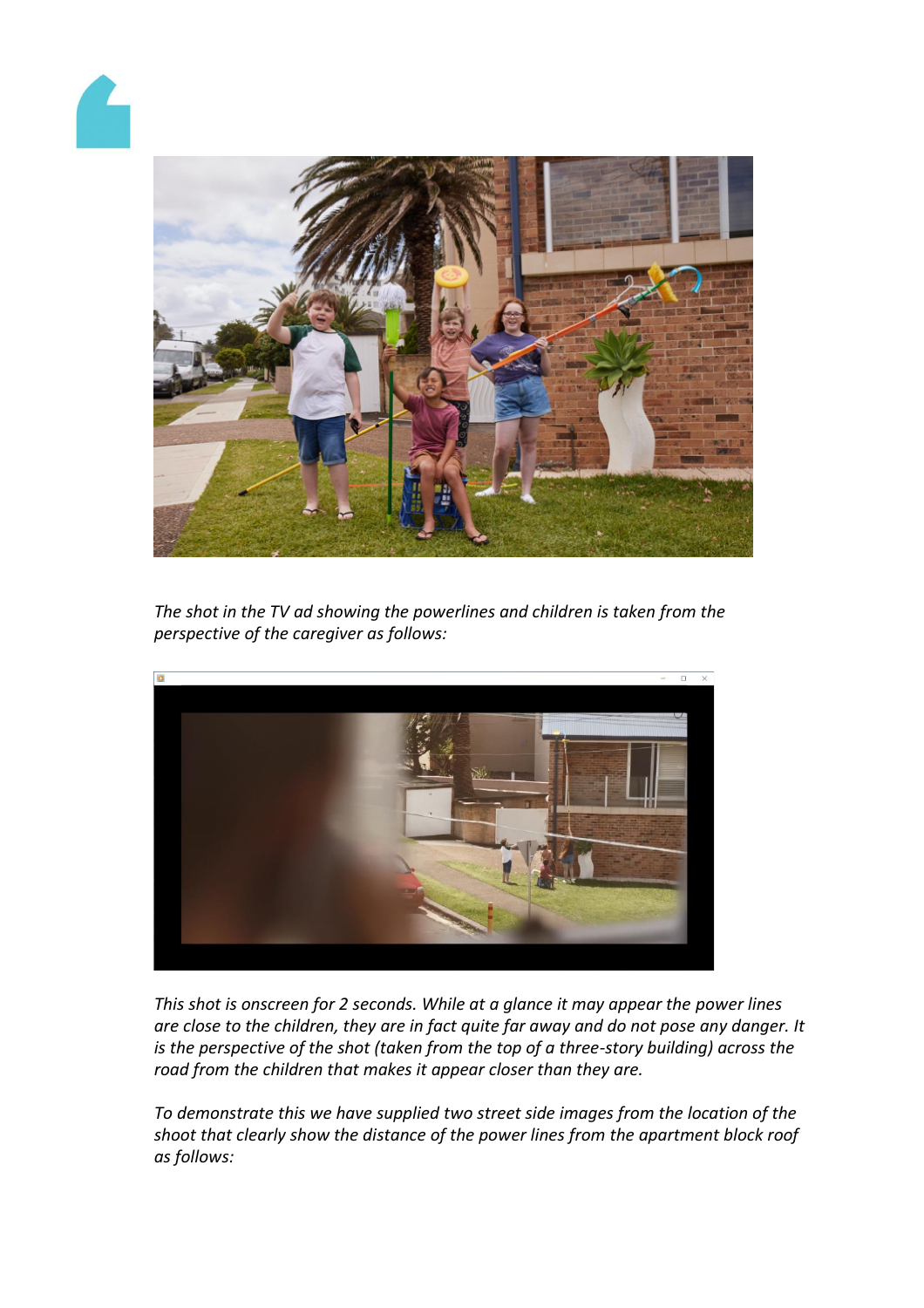

*• Picture 1 shows the unit the children are standing next to in the TV ad. As you can see, the power lines are quite far from the guttering they are removing the frisbee from.*

*• Picture 2 shows the unit the guardian is calling from. She is in the top unit and the power lines are directly outside and across the road from the window she is looking out of in the TV ad.*

*Picture 1: (Google Maps) The children were standing on the yellow X*



*Picture 2: (Google Maps) The guardian is looking out the window identified with a yellow X*



*As the guardian's head is included in the relevant shot as half of the screen (see the screenshot at the top of page 2), it is clear that the shot is taken from the apartment the guardian is standing in, and not directly in front of the children. This is reinforced by the end of the TV ad where there is an aerial shot showing the children dislodging the frisbee, no powerlines appear in that shot.*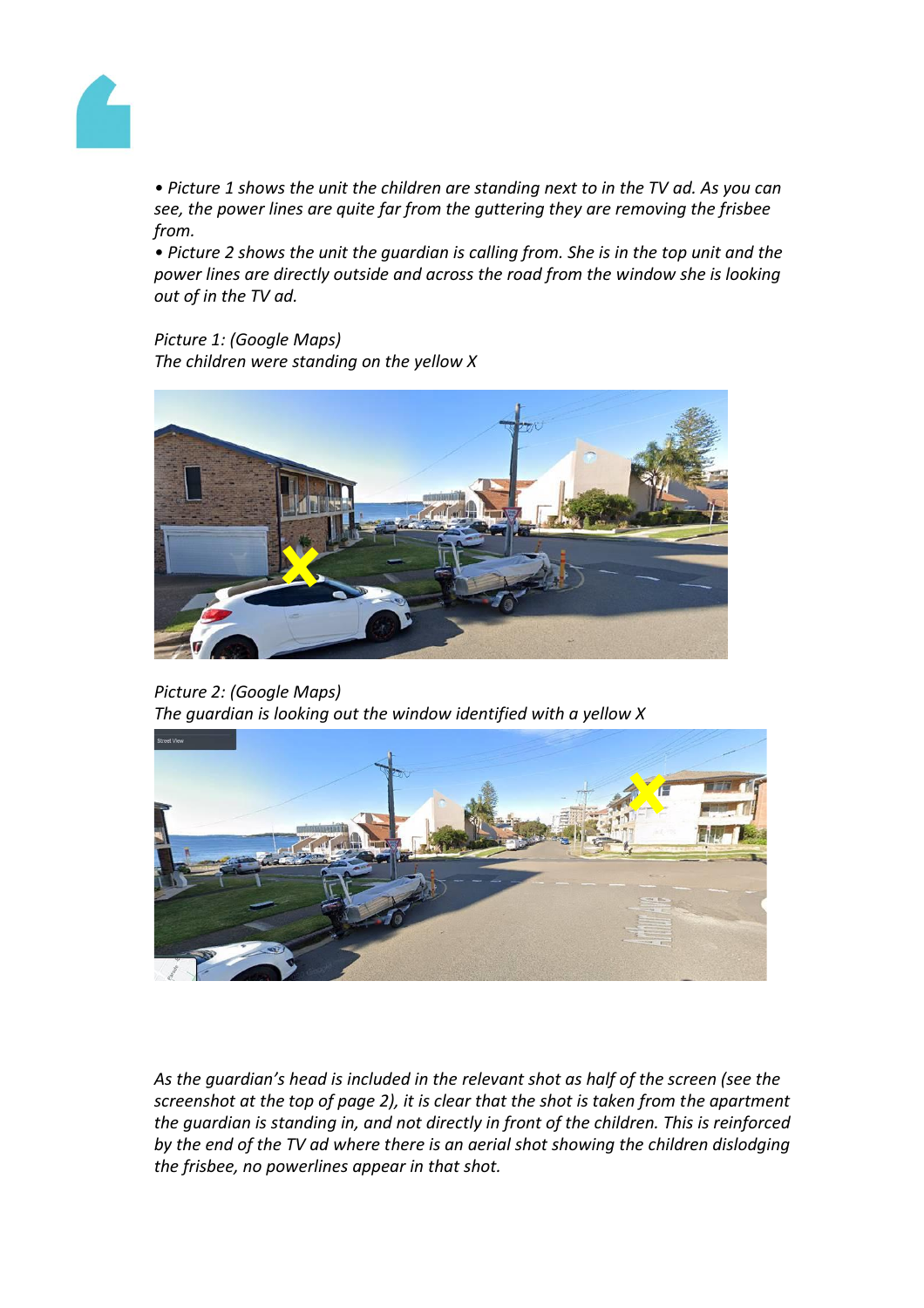

# *FORMAL RESPONSE FROM CAD REGARDING FEEDBACK*

*In addition to the above, Optus also received CAD approval for this TV ad. CAD has supplied a provide further information if required. The TV ad which CAD received contained a 10 second count down, so their references to the "12 second mark" and "16 to 20 second marks" in the following is the 2 second mark and 6-10 second marks in the version of the TV ad.*

# *CAD Response:*

*We would be more than happy to provide further information on elements we considered when reviewing the Optus TVC and rationale for not applying the AANA 2.6 (Health and Safety) flag.*

# *We considered the following:*

*1. We assessed the scene at 12 second mark, where the children attempt to retrieve the frisbee from the roof. It is clear that the power lines are not in the vicinity of where the children are standing. This is further confirmed by the following shots at the 16 to 20 second marks where there is an ariel (sic) view of the children eventually retrieving the frisbee. It's very clear from those scenes that there are no power lines in close proximity to the children.*

*• When viewing the TVC in its entirety, it is clear from all the scenes that the children were not in the vicinity of the power lines, as they use a plastic stick to retrieve the frisbee from the roof. It could potentially be different, and more likely to require a AANA flag, if for example the children were shown to use the stick on a pole that is connected to powerlines or in close proximity to a busy road. Also, if the TVC just showed the shot at 12 second mark in isolation without the context of the full TVC where the children are clearly away from the power lines, then this could be considered an issue under Section 2.6 of the Code of Ethics.*

# *OTHER SECTIONS OF THE CODE*

*Finally, we do not believe that the TV ad, in any way:*

*• portrays people or depicts material way which discriminates against or vilifies a person or section of the community on account of race, ethnicity, nationality, gender, age, sexual preference, religion, disability, mental illness or political belief (2.1)*

- *employs sexual appeal (section 2.2);*
- *presents or portrays violence (section 2.3);*
- *treats sex, sexuality or nudity with insensitivity to the relevant audience (section 2.4);*
- *uses language which is inappropriate in the circumstances (section 2.5);*
- *depicts material contrary to Prevailing Community Standards (section 2.6); or*
- *does not clearly distinguish itself as an advertisement (section 2.7).*

*Given this, we have not provided submissions on these sections of the codes.*

## *SUMMARY*

*Accordingly, for the reasons set out above, we are of the view that the TV Ad is compliant with, and does not breach, the Code.*